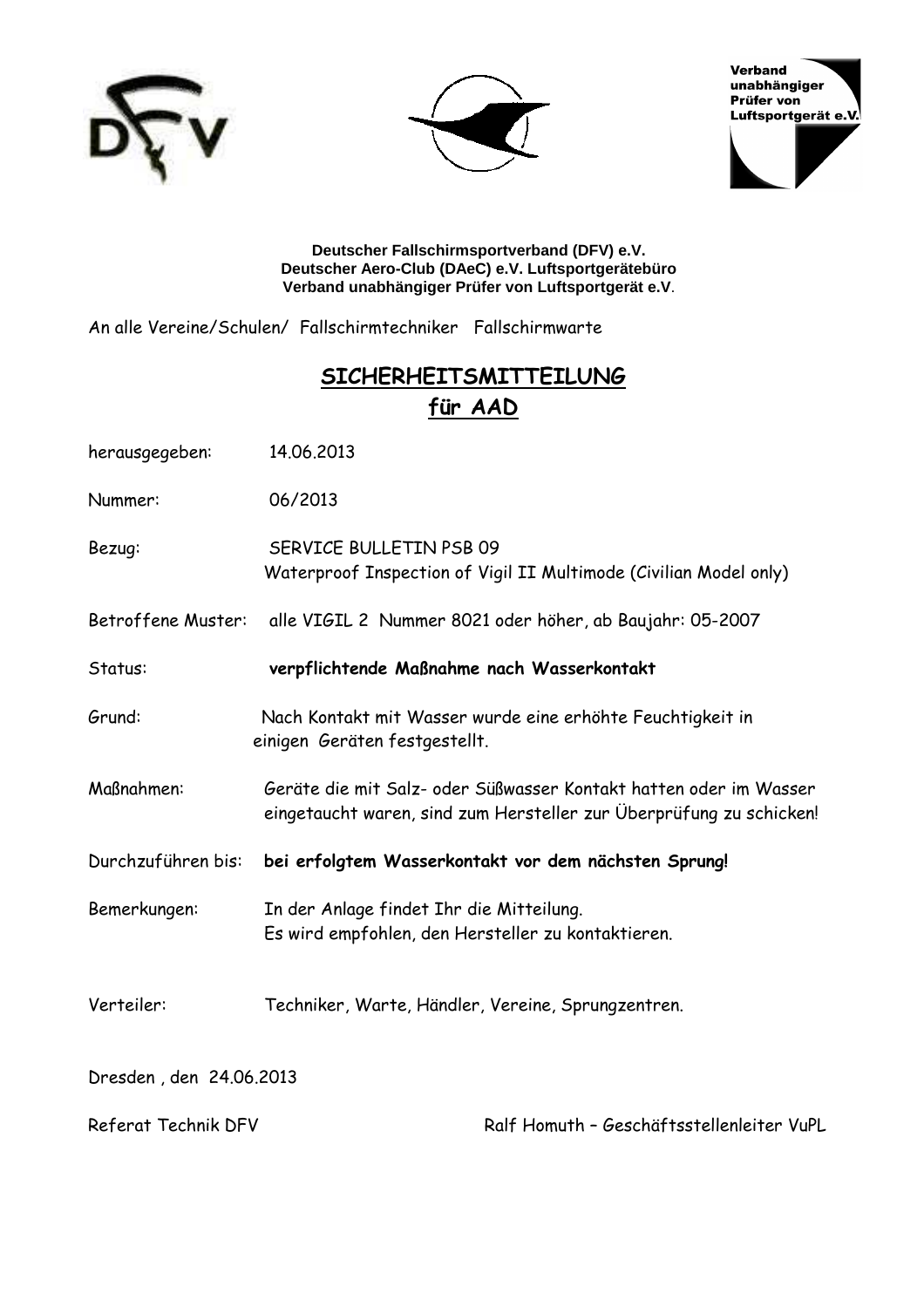

#### **AAD sa/nv**

Bld A.Reyers, 193 1030 Brussels – Belgium – Europe +32 2 732 65 52 – Fax : +32 2 736 06 27 www.vigil.aero - info@vigil.aero

# **PRODUCT SERVICE BULLETIN**

|  | <b>Issue Date</b> |  |  | $:$ June 14, 2013 |
|--|-------------------|--|--|-------------------|
|--|-------------------|--|--|-------------------|

**Bulletin Number : PSB-9**

- **Subject : Waterproof Inspection of Vigil II Multimode (Civilian model only; does not apply to Military model)**
- **Compliance : Mandatory**

## **Identification:**

All Vigil AAD II multimode (Civilian model) S/N 8021 or higher Date of Manufacture: 05-07 **(mm-yy)** or later

## **Background:**

Upon checking returned Vigil II Multimode (Civilian model) units after water immersions, A.A.D. nv/sa discovered, in some cases, high humidity inside the main box unit.

In one instance, the Vigil could not be switched on again after a water landing/water immersion. In another instance, the Vigil continued working for several jumps after a water landing/water immersion and then could not be switched on.

To avoid potential problems with the electronics in Vigil II Multimode (Civilian model) units after contact with water, and possible malfunction of the unit, A.A.D. nv/sa must inspect each Vigil II Multimode (Civilian model) unit, after it has been in contact with, or immersed in, fresh or salt water, before the next jump.

### **Compliance:**

**If a Vigil II Multimode (Civilian model) has been in contact with, or immersed in, fresh or salt water, it is mandatory to return the Vigil to A.A.D. nv/sa for an inspection of the unit, before the next jump.** Contact A.A.D. nv/sa or Vigil America, Inc. for instructions on how to return the unit.